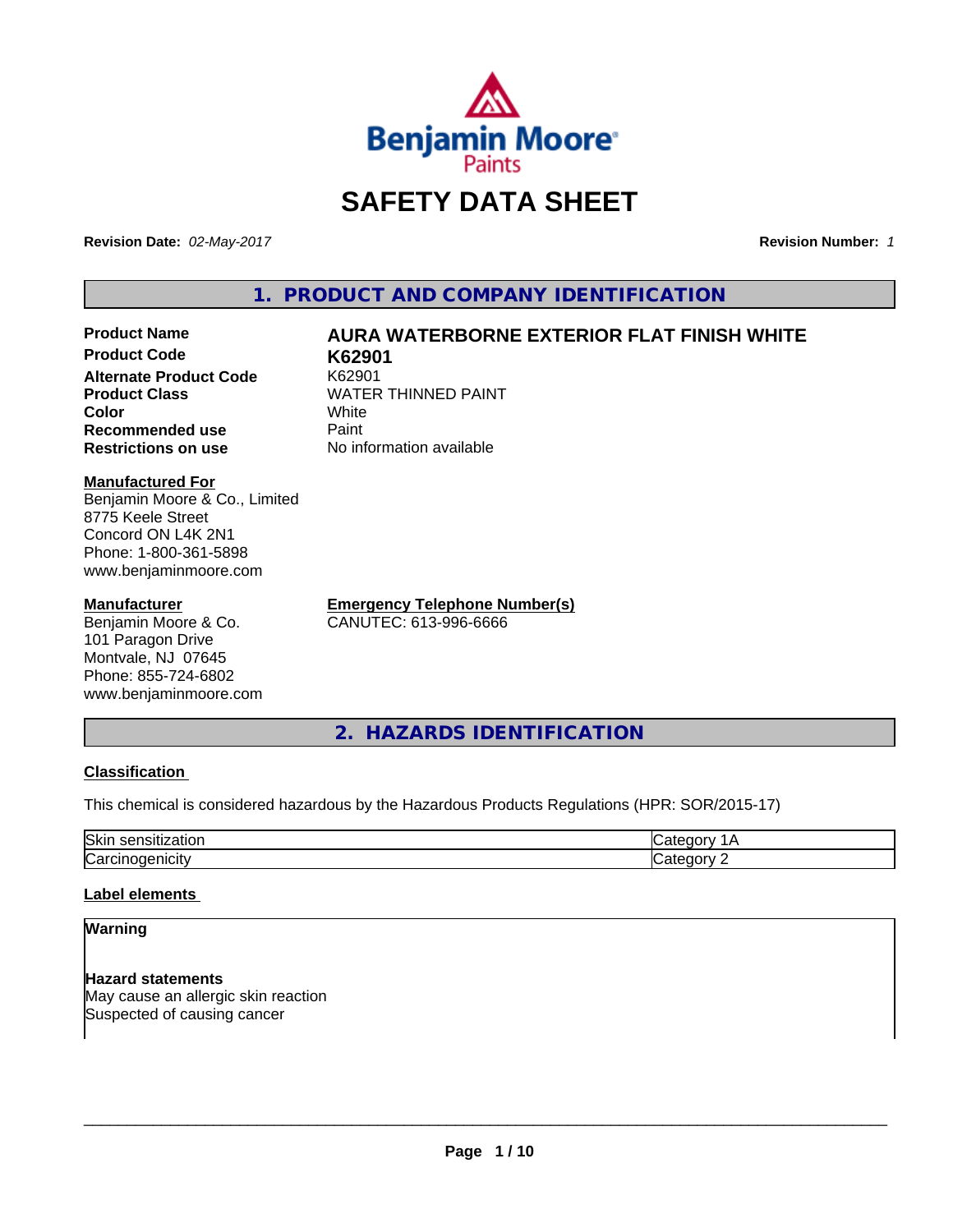# \_\_\_\_\_\_\_\_\_\_\_\_\_\_\_\_\_\_\_\_\_\_\_\_\_\_\_\_\_\_\_\_\_\_\_\_\_\_\_\_\_\_\_\_\_\_\_\_\_\_\_\_\_\_\_\_\_\_\_\_\_\_\_\_\_\_\_\_\_\_\_\_\_\_\_\_\_\_\_\_\_\_\_\_\_\_\_\_\_\_\_\_\_ **K62901** - **AURA WATERBORNE EXTERIOR FLAT FINISH WHITE**



**Appearance** liquid **Contract Contract Contract Contract Contract Contract Contract Contract Contract Contract Contract Contract Contract Contract Contract Contract Contract Contract Contract Contract Contract Contract Con** 

# **Precautionary Statements - Prevention**

Obtain special instructions before use Do not handle until all safety precautions have been read and understood Use personal protective equipment as required Avoid breathing dust/fume/mist/vapors/spray Contaminated work clothing should not be allowed out of the workplace Wear protective gloves

### **Precautionary Statements - Response**

If exposed or concerned get medical attention **Skin** If on skin wash with plenty of soap and water If skin irritation or rash occurs get medical attention Wash contaminated clothing before reuse

### **Precautionary Statements - Storage**

Store locked up

#### **Precautionary Statements - Disposal**

Dispose of contents/container to an approved waste disposal plant

#### **Other information**

No information available

#### **Other hazards**

May cause allergic skin reaction

| <b>Chemical Name</b>                                | <b>CAS-No</b> | Weight % (max) |
|-----------------------------------------------------|---------------|----------------|
| Titanium dioxide                                    | 13463-67-7    | $10 - 30%$     |
| Nepheline syenite                                   | 37244-96-5    | $5 - 10%$      |
| Kaolin, calcined                                    | 92704-41-1    | $1 - 5%$       |
| Diatomaceous earth                                  | 61790-53-2    | $1 - 5%$       |
| Barium sulfate                                      | 7727-43-7     | $1 - 5%$       |
| Zinc oxide                                          | 1314-13-2     | $1 - 5%$       |
| Silica, amorphous                                   | 7631-86-9     | $1 - 5%$       |
| Hexanedioic acid, dihydrazide                       | 1071-93-8     | $0.25 - 0.5%$  |
| Sodium C14-C16 olefin sulfonate                     | 68439-57-6    | $0.1 - 0.25%$  |
| Decanedioic acid.                                   | 41556-26-7    | $0.1 - 0.25%$  |
| bis(1,2,2,6,6-pentamethyl-4-piperidinyl) ester      |               |                |
| Poly(oxy-1,2-ethanediyl),                           | 104810-48-2   | $0.1 - 0.25%$  |
| .alpha.-[3-[3-(2H-benzotriazol-2-yl)-5-(1,1-dimeth) |               |                |
| ylethyl)-4-hydroxyphenyl]-1-oxopropyl]-.omega.-h    |               |                |
| ydroxy-                                             |               |                |

# **3. COMPOSITION INFORMATION ON COMPONENTS**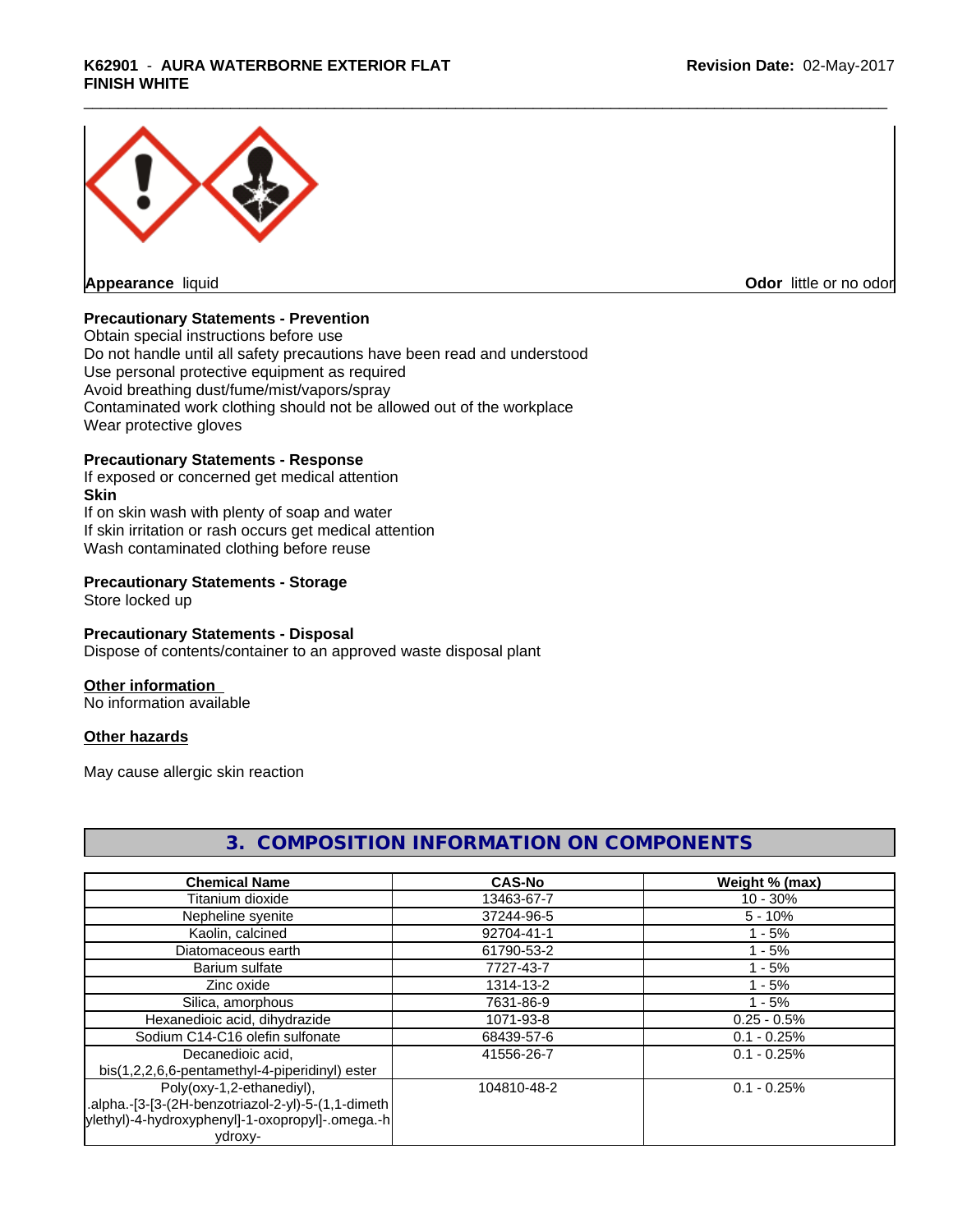## \_\_\_\_\_\_\_\_\_\_\_\_\_\_\_\_\_\_\_\_\_\_\_\_\_\_\_\_\_\_\_\_\_\_\_\_\_\_\_\_\_\_\_\_\_\_\_\_\_\_\_\_\_\_\_\_\_\_\_\_\_\_\_\_\_\_\_\_\_\_\_\_\_\_\_\_\_\_\_\_\_\_\_\_\_\_\_\_\_\_\_\_\_ **K62901** - **AURA WATERBORNE EXTERIOR FLAT FINISH WHITE**

| Urea, N-(3,4-dichlorophenyl)-N,N-dimethyl-         | 330-54-1    | $0.1 - 0.25\%$ |
|----------------------------------------------------|-------------|----------------|
| Poly(oxy-1,2-ethanediyl),                          | 104810-47-1 | $0.1 - 0.25\%$ |
| alpha.-[3-[3-(2H-benzotriazol-2-yl)-5-(1,1-dimeth. |             |                |
| ylethyl)-4-hydroxyphenyl]-1-oxopropyl]-.omega.-[   |             |                |
| 3-[3-(2H-benzotriazol-2-yl)-5-(1,1-dimethylethyl)- |             |                |
| 4-hydroxyphenyl]-1-oxoprop                         |             |                |

# **4. FIRST AID MEASURES**

| <b>General Advice</b>                  | No hazards which require special first aid measures.                                                                                                                                                                                   |
|----------------------------------------|----------------------------------------------------------------------------------------------------------------------------------------------------------------------------------------------------------------------------------------|
| <b>Eye Contact</b>                     | Rinse thoroughly with plenty of water for at least 15<br>minutes and consult a physician.                                                                                                                                              |
| <b>Skin Contact</b>                    | Wash off immediately with soap and plenty of water while<br>removing all contaminated clothes and shoes. If skin<br>irritation persists, call a physician. Wash clothing before<br>reuse. Destroy contaminated articles such as shoes. |
| <b>Inhalation</b>                      | Move to fresh air. If symptoms persist, call a physician.                                                                                                                                                                              |
| Ingestion                              | Clean mouth with water and afterwards drink plenty of<br>water. Consult a physician if necessary.                                                                                                                                      |
| <b>Most Important Symptoms/Effects</b> | May cause allergic skin reaction.                                                                                                                                                                                                      |
| <b>Notes To Physician</b>              | Treat symptomatically.                                                                                                                                                                                                                 |

**5. FIRE-FIGHTING MEASURES**

| <b>Suitable Extinguishing Media</b>                                                          | Use extinguishing measures that are appropriate to local<br>circumstances and the surrounding environment.                                   |  |  |
|----------------------------------------------------------------------------------------------|----------------------------------------------------------------------------------------------------------------------------------------------|--|--|
| <b>Protective Equipment And Precautions For</b><br><b>Firefighters</b>                       | As in any fire, wear self-contained breathing apparatus<br>pressure-demand, MSHA/NIOSH (approved or equivalent)<br>and full protective gear. |  |  |
| <b>Specific Hazards Arising From The Chemical</b>                                            | Closed containers may rupture if exposed to fire or<br>extreme heat.                                                                         |  |  |
| <b>Sensitivity To Mechanical Impact</b>                                                      | No                                                                                                                                           |  |  |
| <b>Sensitivity To Static Discharge</b>                                                       | No                                                                                                                                           |  |  |
| <b>Flash Point Data</b><br>Flash Point (°F)<br>Flash Point (°C)<br><b>Flash Point Method</b> | Not applicable<br>Not applicable<br>Not applicable                                                                                           |  |  |
| <b>Flammability Limits In Air</b>                                                            |                                                                                                                                              |  |  |
| <b>Lower Explosion Limit</b><br><b>Upper Explosion Limit</b>                                 | Not applicable<br>Not applicable                                                                                                             |  |  |
| <b>NFPA</b><br>Health: 1<br><b>Flammability: 0</b>                                           | <b>Instability: 0</b><br><b>Special: Not Applicable</b>                                                                                      |  |  |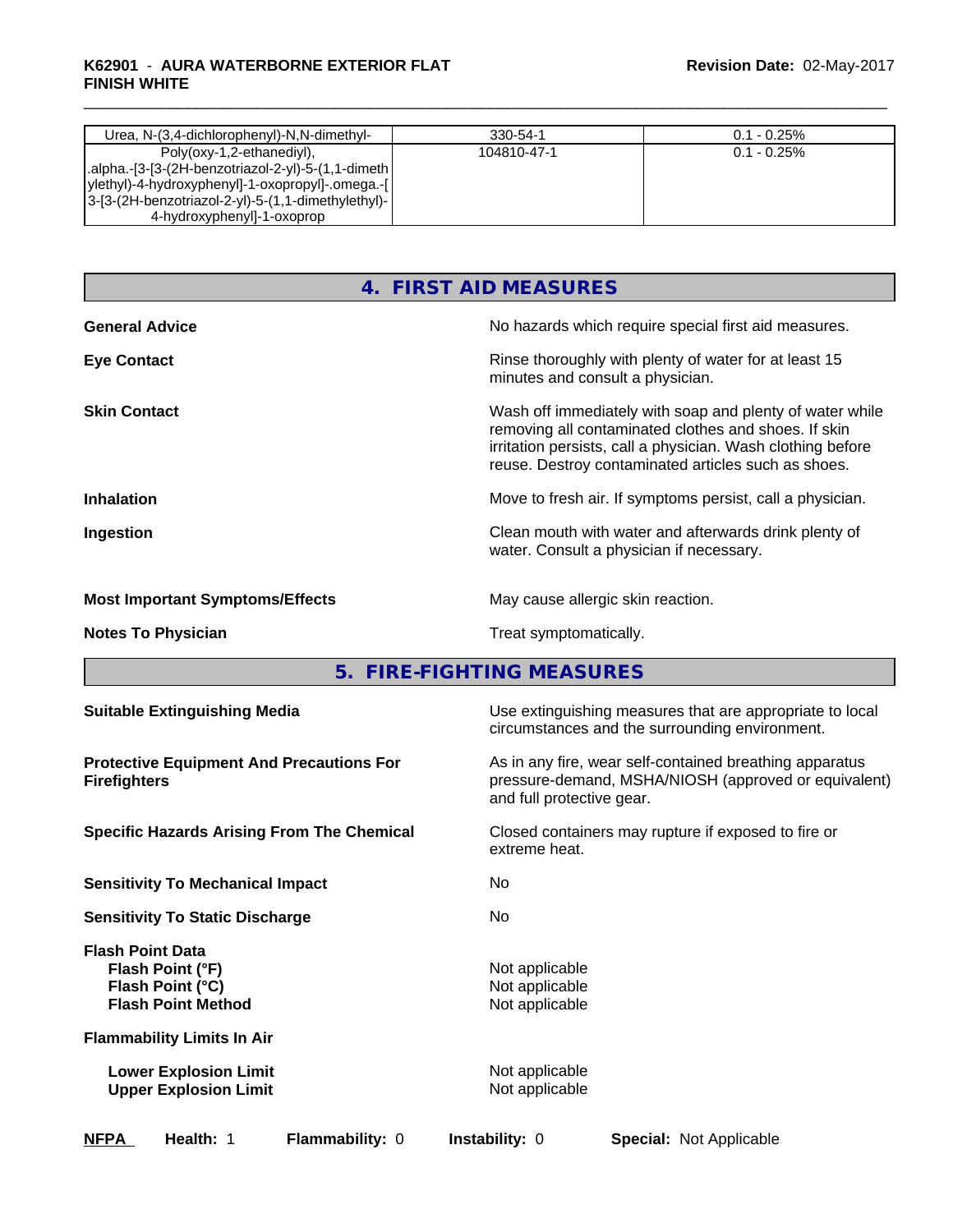#### **NFPA Legend**

- 0 Not Hazardous
- 1 Slightly
- 2 Moderate
- 3 High
- 4 Severe

*The ratings assigned are only suggested ratings, the contractor/employer has ultimate responsibilities for NFPA ratings where this system is used.*

*Additional information regarding the NFPA rating system is available from the National Fire Protection Agency (NFPA) at www.nfpa.org.*

# **6. ACCIDENTAL RELEASE MEASURES**

#### **Personal Precautions Precautions** Avoid contact with skin, eyes and clothing. Ensure

**Other Information Other Information Prevent further leakage or spillage if safe to do so.** 

**Methods For Clean-Up Example 20 All 20 All 20 All 20 Soak up with inert absorbent material. Sweep up and** shovel into suitable containers for disposal.

# **7. HANDLING AND STORAGE**

**Handling Handling Avoid contact with skin, eyes and clothing. Avoid breathing** vapors, spray mists or sanding dust. In case of insufficient ventilation, wear suitable respiratory equipment.

**Storage Keep container tightly closed. Keep out of the reach of Keep** container tightly closed. Keep out of the reach of children.

#### **Incompatible Materials Incompatible Materials No information available**

adequate ventilation.

# **8. EXPOSURE CONTROLS / PERSONAL PROTECTION**

#### **Exposure Limits**

*No exposure limits have been established for this product.*

| <b>Chemical Name</b>                              | <b>ACGIH</b>                                           | <b>Alberta</b>                                         | <b>British Columbia</b>                                | <b>Ontario</b>                                 | Quebec                                                                  |
|---------------------------------------------------|--------------------------------------------------------|--------------------------------------------------------|--------------------------------------------------------|------------------------------------------------|-------------------------------------------------------------------------|
| Titanium dioxide                                  | $10 \text{ mg/m}^3$ - TWA                              | 10 mg/m $3 - TWA$                                      | 10 mg/m $3$ - TWA<br>$3$ mg/m $3$ - TWA                | 10 mg/m $3$ - TWA                              | $10 \text{ mg/m}^3$ - TWAEV                                             |
| Nepheline syenite                                 | N/E                                                    | N/E                                                    | N/E                                                    | 10 mg/m $3$ - TWA                              | N/E                                                                     |
| Diatomaceous earth                                | N/E                                                    | N/E                                                    | 4 mg/m $3$ - TWA<br>1.5 mg/m <sup>3</sup> - TWA        | N/E                                            | 6 mg/m <sup>3</sup> - TWAEV                                             |
| Barium sulfate                                    | $5 \text{ mg/m}^3$ - TWA                               | 10 $mq/m3$ - TWA                                       | $10 \text{ mg/m}^3$ - TWA<br>$3 \text{ mg/m}^3$ - TWA  | 10 mg/m $3$ - TWA                              | 10 mg/m $3 - TWAEV$<br>$5 \text{ mg/m}^3$ - TWAEV                       |
| Zinc oxide                                        | $2 \text{ mg/m}^3$ - TWA<br>$10 \text{ mg/m}^3$ - STEL | $2 \text{ mg/m}^3$ - TWA<br>$10 \text{ mg/m}^3$ - STEL | $2 \text{ mg/m}^3$ - TWA<br>$10 \text{ mg/m}^3$ - STEL | $2 \text{ mg/m}^3$ - TWA<br>10 mg/m $3 -$ STEL | 10 mg/m $3$ - TWAEV<br>$5 \text{ mg/m}^3$ - TWAEV<br>10 $mq/m^3$ - STEV |
| Urea.<br>N-(3,4-dichlorophenyl)-N,N-di<br>methyl- | 10 mg/m $3$ - TWA                                      | 10 mg/m $3$ - TWA                                      | 10 mg/m $3$ - TWA                                      | 10 mg/m $3$ - TWA                              | 10 mg/m $3$ - TWAEV                                                     |

#### **Legend**

ACGIH - American Conference of Governmental Industrial Hygienists

Alberta - Alberta Occupational Exposure Limits

British Columbia - British Columbia Occupational Exposure Limits

Ontario - Ontario Occupational Exposure Limits

Quebec - Quebec Occupational Exposure Limits

N/E - Not established

**Engineering Measures Ensure** Ensure adequate ventilation, especially in confined areas.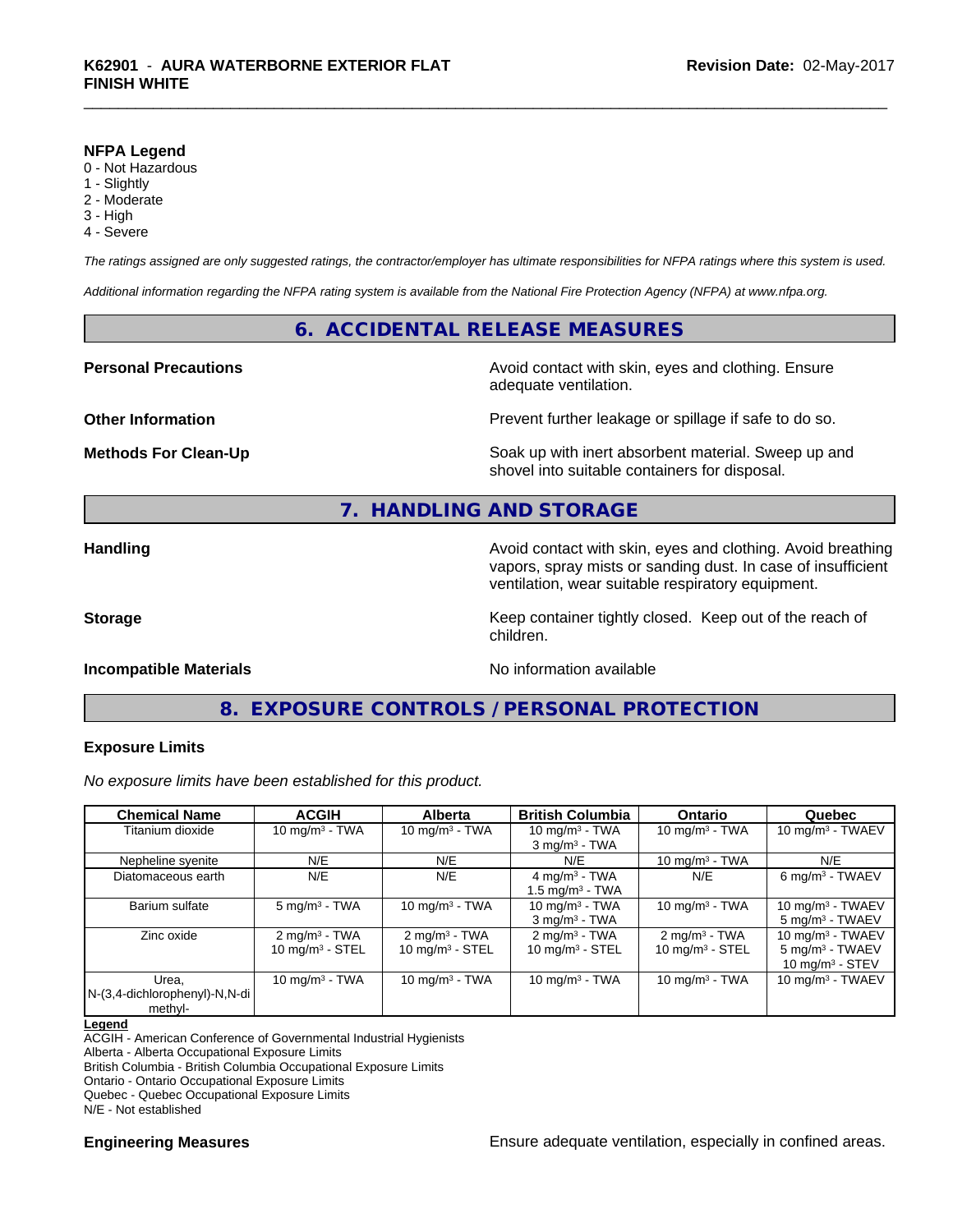# **Personal Protective Equipment**

**Eye/Face Protection Safety glasses with side-shields. Skin Protection Protection Protective gloves and impervious clothing. Respiratory Protection In case of insufficient ventilation wear suitable respiratory** equipment.

**Hygiene Measures Avoid contact with skin, eyes and clothing. Remove and Avoid contact with skin, eyes and clothing. Remove and Avoid contact with skin, eyes and clothing. Remove and** wash contaminated clothing before re-use. Wash thoroughly after handling.

### **9. PHYSICAL AND CHEMICAL PROPERTIES**

**Appearance** liquid **Odor** little or no odor **Odor Threshold No information available No information available Density (lbs/gal)** 12.55 - 12.65 **Specific Gravity** 1.50 - 1.52 **pH pH**  $\blacksquare$ **Viscosity (cps)** No information available **Solubility Note 2008 Note 2008 Note 2008 Note 2008 Note 2008 Note 2008 Note 2008 Note 2008 Note 2008 Note 2008 Note 2008 Note 2008 Note 2008 Note 2008 Note 2008 Note 2008 Note 2008 Note Water Solubility** No information available **Evaporation Rate No information available No information available Vapor Pressure** No information available **Vapor Density No information available** No information available **Wt. % Solids** 60 - 70 **Vol. % Solids** 40 - 50 **Wt. % Volatiles** 30 - 40 **Vol. % Volatiles** 50 - 60 **VOC Regulatory Limit (g/L)** < 50 **Boiling Point (°F)** 212 **Boiling Point**  $(°C)$  100 **Freezing Point (°F)** 32 **Freezing Point (°C)** 0 **Flash Point (°F)**<br> **Flash Point (°C)**<br> **Flash Point (°C)**<br> **C** Not applicable **Flash Point (°C) Flash Point Method Not applicable Not applicable Flammability (solid, gas)** Not applicable **Upper Explosion Limit** Not applicable **Lower Explosion Limit Contract Contract Contract Contract Contract Contract Contract Contract Contract Contract Contract Contract Contract Contract Contract Contract Contract Contract Contract Contract Contract Contract Autoignition Temperature (°F)** No information available **Autoignition Temperature (°C)**<br> **Decomposition Temperature (°F)** No information available **Decomposition Temperature (°F) Decomposition Temperature (°C)** No information available **Partition Coefficient (n-octanol/water)** No information available

# **10. STABILITY AND REACTIVITY**

| <b>Reactivity</b>                       | Not Applicable                           |
|-----------------------------------------|------------------------------------------|
| <b>Chemical Stability</b>               | Stable under normal conditions.          |
| <b>Conditions To Avoid</b>              | Prevent from freezing.                   |
| <b>Incompatible Materials</b>           | No materials to be especially mentioned. |
| <b>Hazardous Decomposition Products</b> | None under normal use.                   |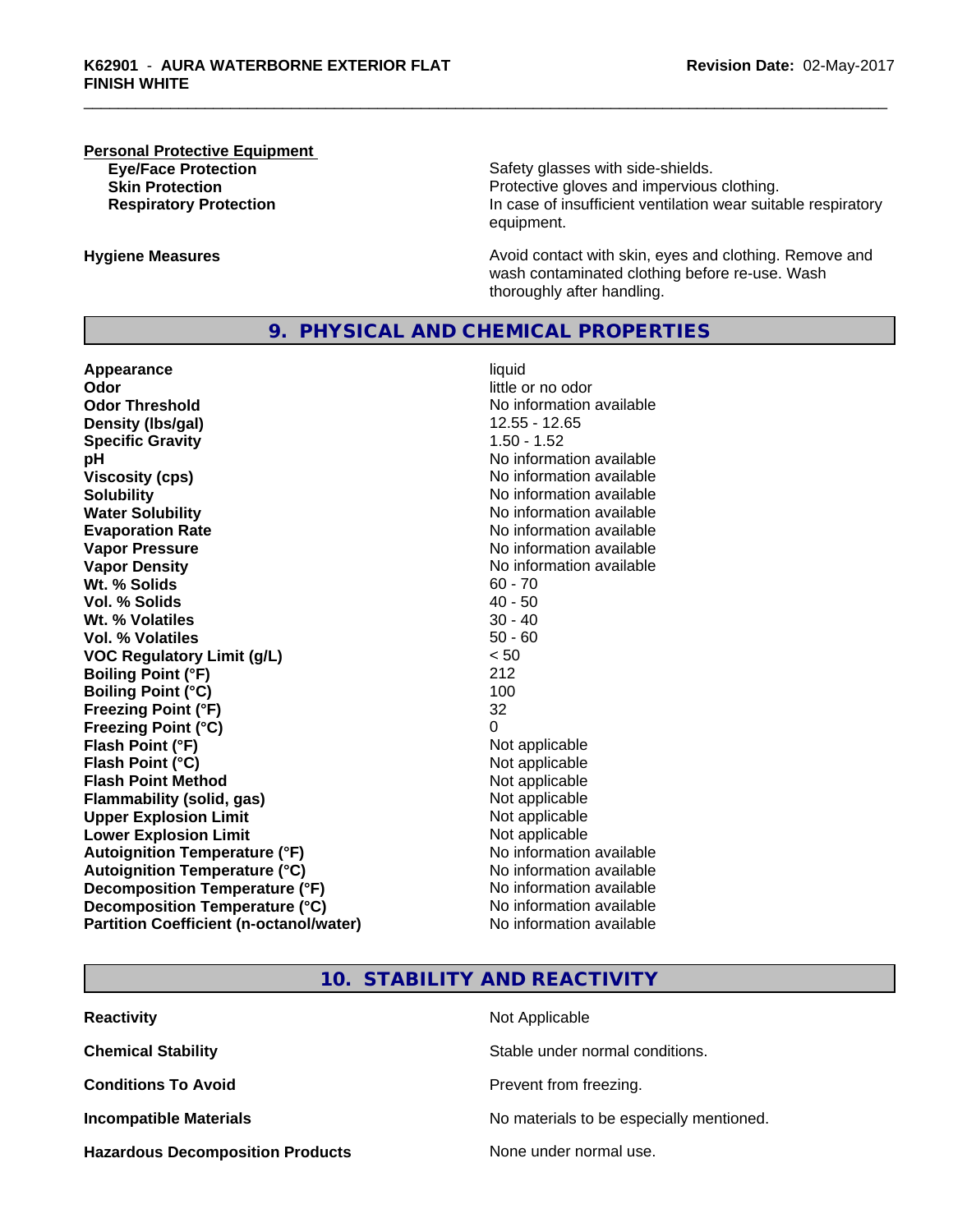#### **Possibility Of Hazardous Reactions** None under normal conditions of use.

# **11. TOXICOLOGICAL INFORMATION**

#### **Product Information Information on likely routes of exposure**

**Principal Routes of Exposure Exposure** Eye contact, skin contact and inhalation.

**Acute Toxicity Product Information** 

**Information on toxicological effects**

**Symptoms** No information available

#### **Delayed and immediate effects as well as chronic effects from short and long-term exposure**

| Eye contact                     | May cause slight irritation                              |  |  |
|---------------------------------|----------------------------------------------------------|--|--|
| <b>Skin contact</b>             | Substance may cause slight skin irritation. Prolonged or |  |  |
|                                 | repeated contact may dry skin and cause irritation.      |  |  |
| <b>Inhalation</b>               | May cause irritation of respiratory tract.               |  |  |
| Ingestion                       | Ingestion may cause gastrointestinal irritation, nausea, |  |  |
|                                 | vomiting and diarrhea.                                   |  |  |
| Sensitization:                  | May cause an allergic skin reaction.                     |  |  |
| <b>Neurological Effects</b>     | No information available.                                |  |  |
| <b>Mutagenic Effects</b>        | No information available.                                |  |  |
| <b>Reproductive Effects</b>     | No information available.                                |  |  |
| <b>Developmental Effects</b>    | No information available.                                |  |  |
| <b>Target Organ Effects</b>     | No information available.                                |  |  |
| <b>STOT - single exposure</b>   | No information available.                                |  |  |
| <b>STOT - repeated exposure</b> | No information available.                                |  |  |
| Other adverse effects           | No information available.                                |  |  |
| <b>Aspiration Hazard</b>        | No information available.                                |  |  |

#### **Numerical measures of toxicity**

**The following values are calculated based on chapter 3.1 of the GHS document**

| ATEmix (oral)                        | 9320 mg/ka   |
|--------------------------------------|--------------|
| <b>ATEmix (dermal)</b>               | 182353 mg/kg |
| <b>ATEmix (inhalation-dust/mist)</b> | 49.8 mg/L    |

#### **Component**

Titanium dioxide LD50 Oral: > 10000 mg/kg (Rat) Kaolin, calcined LD50 Oral: > 5000 mg/kg (Rat) vendor data Barium sulfate LD50 Oral:  $> 5,000$  g/kg (Rat) vendor data Zinc oxide LD50 Oral: 5000 mg/kg (Rat) LC50 Inhalation (Dust):  $> 5700$  mg/m<sup>3</sup> (Rat, 4 hr.) Silica, amorphous LD50 Oral: > 5000 mg/kg (Rat)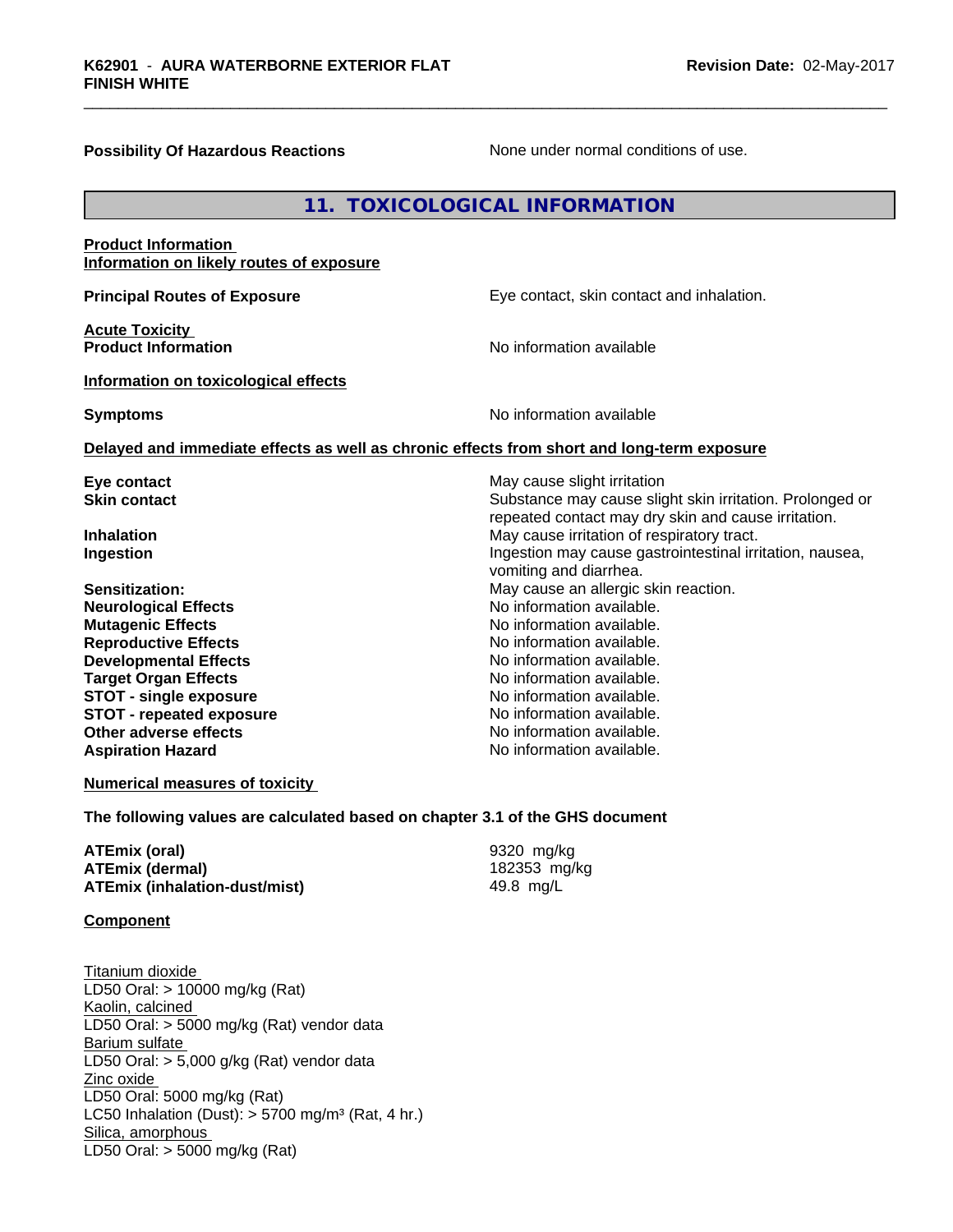| LD50 Dermal: 2,000 mg/kg (Rabbit)                                                                                     |
|-----------------------------------------------------------------------------------------------------------------------|
| LC50 Inhalation (Dust): $> 2$ mg/L                                                                                    |
| Decanedioic acid, bis(1,2,2,6,6-pentamethyl-4-piperidinyl) ester                                                      |
| Sensitization:                                                                                                        |
| May cause sensitization by skin contact                                                                               |
| Poly(oxy-1,2-ethanediyl),                                                                                             |
| .alpha.-[3-[3-(2H-benzotriazol-2-yl)-5-(1,1-dimethylethyl)-4-hydroxyphenyl]-1-oxopropyl]-.omega.-hydroxy-             |
| Sensitization:                                                                                                        |
| May cause sensitization by skin contact                                                                               |
| Urea, N-(3,4-dichlorophenyl)-N,N-dimethyl-                                                                            |
| LD50 Oral: 1017 mg/kg (Rat)                                                                                           |
| LD50 Dermal: $>$ 5000 mg/kg (Rat)                                                                                     |
| Poly(oxy-1,2-ethanediyl),                                                                                             |
| .alpha.-[3-[3-(2H-benzotriazol-2-yl)-5-(1,1-dimethylethyl)-4-hydroxyphenyl]-1-oxopropyl]-.omega.-[3-[3-(2H-benzotriaz |
| ol-2-yl)-5-(1,1-dimethylethyl)-4-hydroxyphenyl]-1-oxoprop                                                             |
| Sensitization:                                                                                                        |
|                                                                                                                       |

#### May cause sensitization by skin contact

#### **Chronic Toxicity**

#### **Carcinogenicity**

*The information below indicateswhether each agency has listed any ingredient as a carcinogen:.*

| <b>Chemical Name</b>   | <b>IARC</b>                          | <b>NTF</b> |
|------------------------|--------------------------------------|------------|
|                        | 2B<br>Possible Human<br>ı Carcinogen |            |
| Titanium J<br>⊦dioxide |                                      |            |

• Although IARC has classified titanium dioxide as possibly carcinogenic to humans (2B), their summary concludes: "No significant exposure to titanium dioxide is thought to occur during the use of products in which titanium dioxide is bound to other materials, such as paint."

#### **Legend**

IARC - International Agency for Research on Cancer NTP - National Toxicity Program OSHA - Occupational Safety & Health Administration

**12. ECOLOGICAL INFORMATION**

#### **Ecotoxicity Effects**

The environmental impact of this product has not been fully investigated.

### **Product Information**

#### **Acute Toxicity to Fish**

No information available

### **Acute Toxicity to Aquatic Invertebrates**

No information available

#### **Acute Toxicity to Aquatic Plants**

No information available

#### **Persistence / Degradability**

No information available.

#### **Bioaccumulation / Accumulation**

No information available.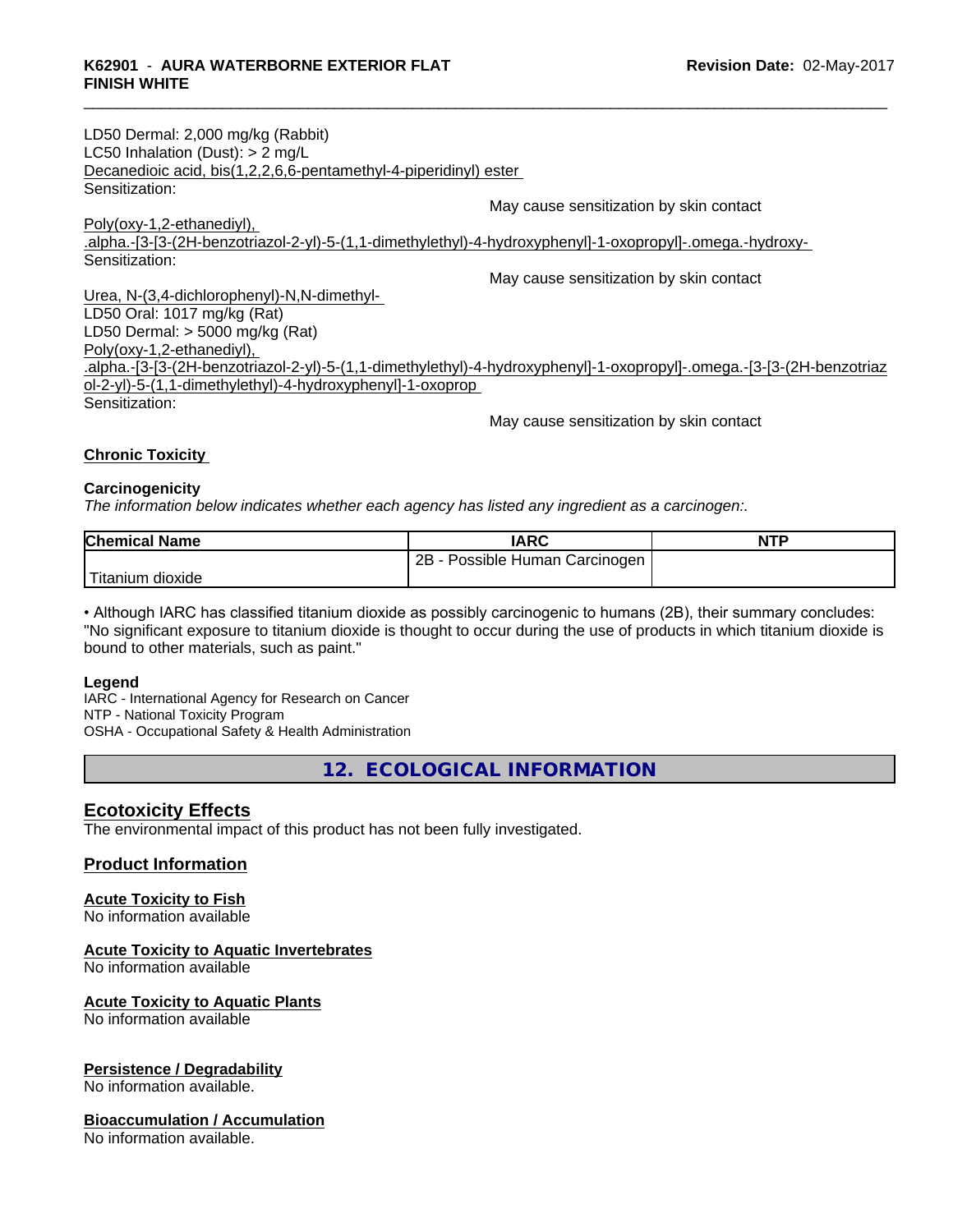#### **Mobility in Environmental Media**

No information available.

#### **Ozone**

No information available

### **Component**

#### **Acute Toxicity to Fish**

Titanium dioxide

 $LC50:$  > 1000 mg/L (Fathead Minnow - 96 hr.) Urea, N-(3,4-dichlorophenyl)-N,N-dimethyl- LC50: 3.5 mg/L (Rainbow Trout - 96 hr.)

#### **Acute Toxicity to Aquatic Invertebrates**

No information available

#### **Acute Toxicity to Aquatic Plants**

No information available

**13. DISPOSAL CONSIDERATIONS**

Waste Disposal Method **Dispose of in accordance with federal, state, provincial,** and local regulations. Local requirements may vary, consult your sanitation department or state-designated environmental protection agency for more disposal options.

### **14. TRANSPORT INFORMATION**

| <b>TDG</b>         | Not regulated |
|--------------------|---------------|
| <b>ICAO / IATA</b> | Not regulated |
| <b>IMDG / IMO</b>  | Not regulated |

# **15. REGULATORY INFORMATION**

# **International Inventories**

| <b>TSCA: United States</b> | Yes - All components are listed or exempt. |
|----------------------------|--------------------------------------------|
| DSL: Canada                | Yes - All components are listed or exempt. |

# **National Pollutant Release Inventory (NPRI)**

**NPRI Parts 1- 4**

This product contains the following Parts 1-4 NPRI chemicals: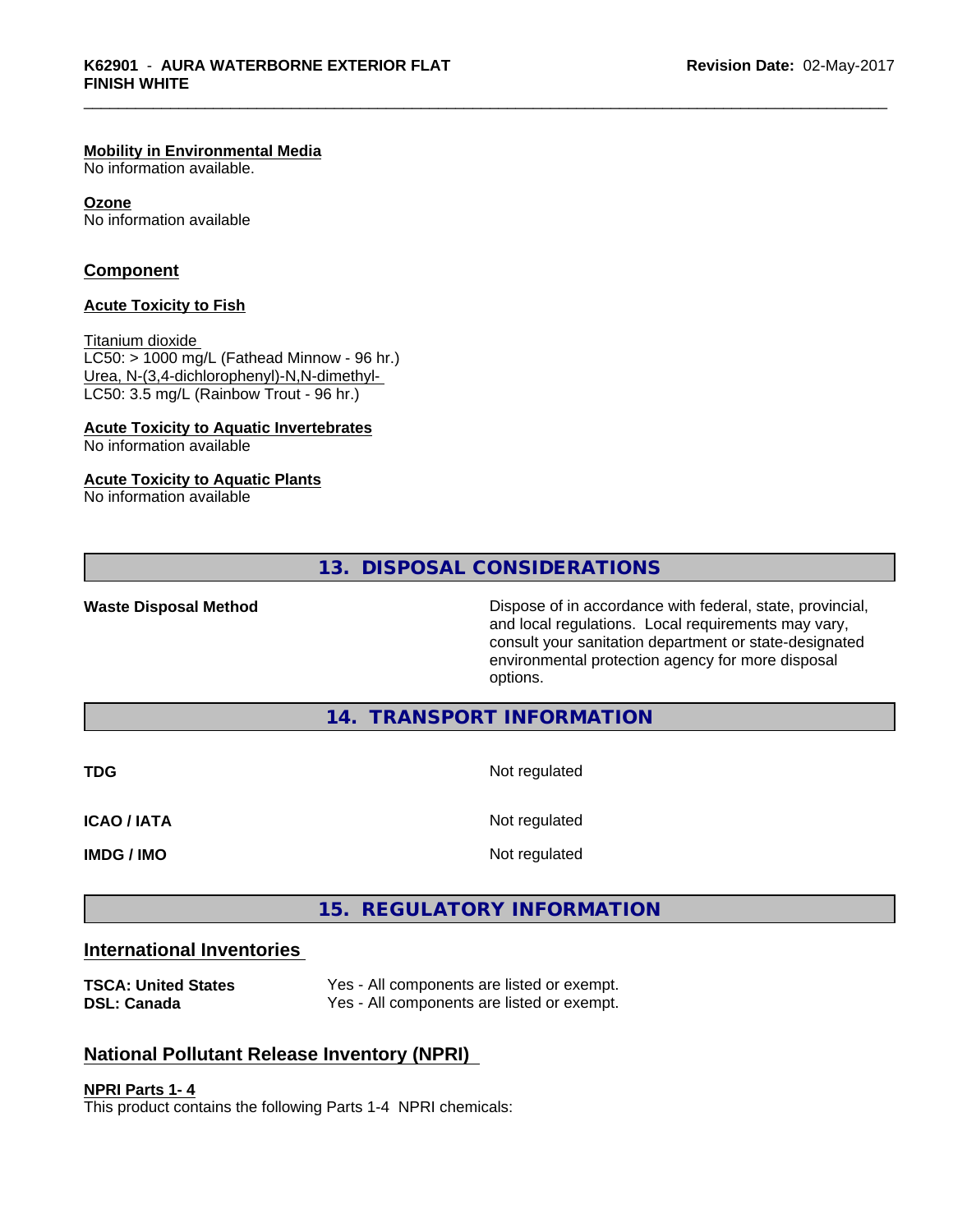| <b>Chemical Name</b> | <b>CAS-No</b> | Weight % (max) | <b>NPRI Parts 1-4</b> |
|----------------------|---------------|----------------|-----------------------|
| -<br>Zinc oxide l    | 314-13-2      | 5%             | .isted                |

#### **NPRI Part 5**

This product contains the following NPRI Part 5 Chemicals:

*None*

#### **WHMIS Regulatory Status**

This product has been classified in accordance with the hazard criteria of the Hazardous Products Regulations (HPR) and the SDS contains all the information required by the HPR.

| 16. OTHER INFORMATION                                                                                                                                  |                        |                      |                                                                                                                                               |  |  |  |
|--------------------------------------------------------------------------------------------------------------------------------------------------------|------------------------|----------------------|-----------------------------------------------------------------------------------------------------------------------------------------------|--|--|--|
| HMIS -<br>Health: $1^*$<br><b>HMIS Legend</b>                                                                                                          | <b>Flammability: 0</b> | <b>Reactivity: 0</b> | $PPE: -$                                                                                                                                      |  |  |  |
| 0 - Minimal Hazard<br>1 - Slight Hazard                                                                                                                |                        |                      |                                                                                                                                               |  |  |  |
| 2 - Moderate Hazard<br>3 - Serious Hazard                                                                                                              |                        |                      |                                                                                                                                               |  |  |  |
| 4 - Severe Hazard                                                                                                                                      |                        |                      |                                                                                                                                               |  |  |  |
| * - Chronic Hazard<br>X - Consult your supervisor or S.O.P. for "Special" handling instructions.<br>present under the actual normal conditions of use. |                        |                      | Note: The PPE rating has intentionally been left blank. Choose appropriate PPE that will protect employees from the hazards the material will |  |  |  |

*Caution: HMISÒ ratings are based on a 0-4 rating scale, with 0 representing minimal hazards or risks, and 4 representing significant hazards or risks. Although HMISÒ ratings are not required on MSDSs under 29 CFR 1910.1200, the preparer, has chosen to provide them. HMISÒ ratings are to be used only in conjunction with a fully implemented HMISÒ program by workers who have received appropriate HMISÒ training. HMISÒ is a registered trade and service mark of the NPCA. HMISÒ materials may be purchased exclusively from J. J. Keller (800) 327-6868.*

**WARNING!** If you scrape, sand, or remove old paint, you may release lead dust. LEAD IS TOXIC. EXPOSURE TO LEAD DUST CAN CAUSE SERIOUS ILLNESS, SUCH AS BRAIN DAMAGE, ESPECIALLY IN CHILDREN. PREGNANT WOMEN SHOULD ALSO AVOID EXPOSURE.Wear a NIOSH approved respirator to control lead exposure. Clean up carefully with a HEPA vacuum and a wet mop. Before you start, find out how to protect yourself and your family by logging onto Health Canada @

http://www.hc-sc.gc.ca/ewh-semt/contaminants/lead-plomb/asked\_questions-questions\_posees-eng.php.

| <b>Prepared By</b>                                  | <b>Product Stewardship Department</b><br>Benjamin Moore & Co.<br>101 Paragon Drive<br>Montvale, NJ 07645<br>855-724-6802 |  |
|-----------------------------------------------------|--------------------------------------------------------------------------------------------------------------------------|--|
| <b>Revision Date:</b><br><b>Reason For Revision</b> | 02-May-2017<br>Not available                                                                                             |  |

#### **Disclaimer**

The information contained herein is presented in good faith and believed to be accurate as of the effective date shown above. This information is furnished without warranty of any kind. Employers should use this information only as a **supplement to other information gathered by them and must make independent determination of suitability and** completeness of information from all sources to assure proper use of these materials and the safety and health of employees. Any use of this data and information must be determined by the user to be in accordance with applicable **federal, provincial, and local laws and regulations.**